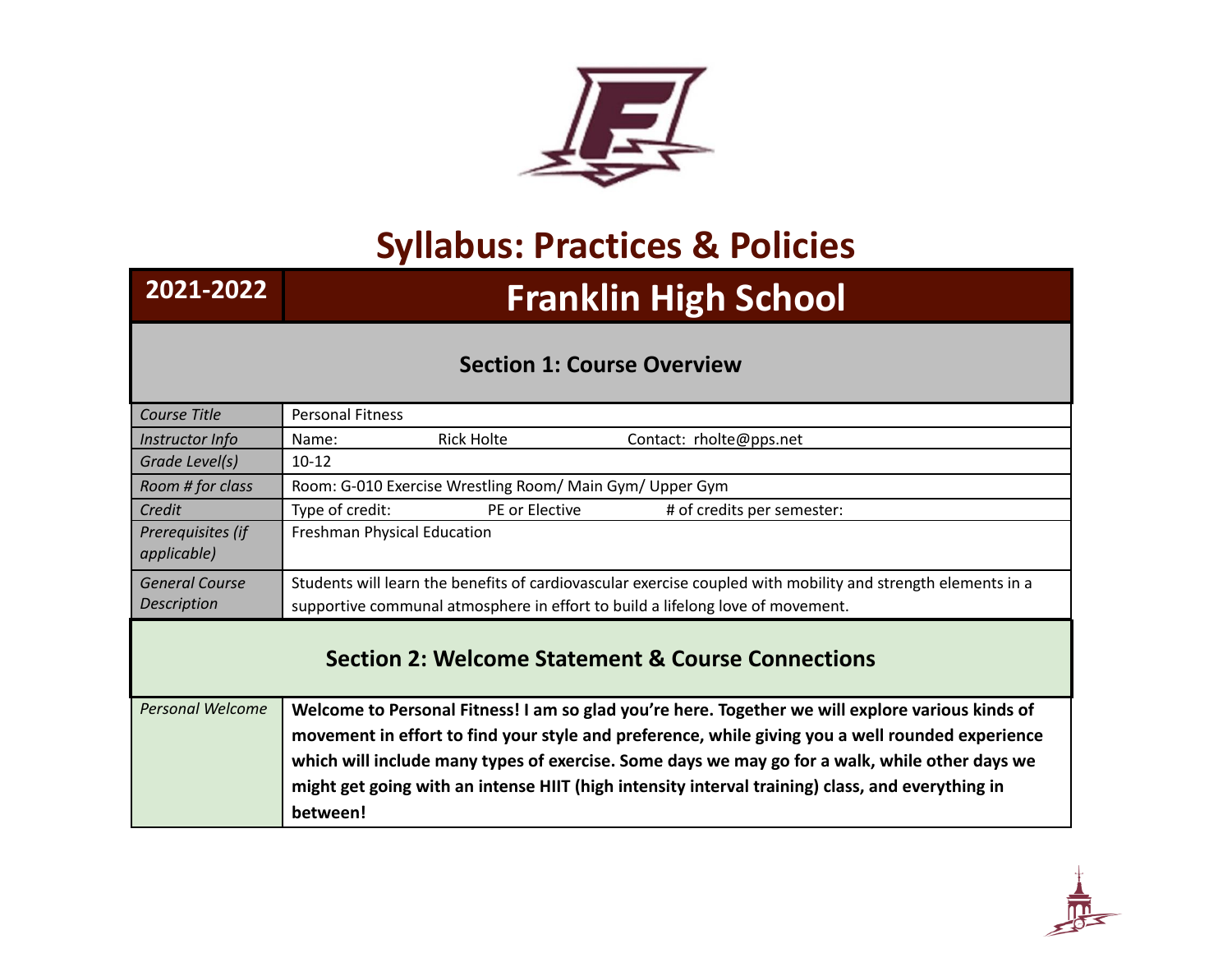| <b>Course Highlights</b> | We will learn about the importance of cardiovascular exercise and proper movement. Every class                        |
|--------------------------|-----------------------------------------------------------------------------------------------------------------------|
| (topics, themes, areas   | will include a mobility warmup and will integrate elements of strength. Functional fitness is the                     |
| of study)                | name of the game!                                                                                                     |
| Course                   | Students are at the center of this class offering. This is not my class, it's yours! Together we will                 |
| Connections to PPS       | honor and respect each other's abilities while pushing towards excellence in an engaging and                          |
| <b>Relmagined Vision</b> | supportive atmosphere.                                                                                                |
|                          |                                                                                                                       |
|                          | <b>Section 3: Student Learning</b>                                                                                    |
|                          |                                                                                                                       |
| Prioritized              | The following standards will be explored in the course:                                                               |
| <b>Standards</b>         | PE.1.HS.1 Refines activity-specific movement skills in one or more lifetime activities                                |
|                          | PE.1.HS.3 Demonstrates competency of specialized skills in health-related fitness activities through addressing       |
|                          | 2 or more components of fitness.                                                                                      |
|                          | PE.3.HS.5 Identifies strength and conditioning exercises that develops balance and opposing muscle groups             |
|                          | (agonist-antagonist) and supports a healthy, active lifestyle.                                                        |
|                          | PE.3.HS.6 Identifies types of strength exercises (isometric, concentric, eccentric) and stretching exercises          |
|                          | (static, proprioceptive neuromuscular facilitation (PNF), dynamic) for personal fitness development (e.g.,            |
|                          | strength, endurance, range of motion).                                                                                |
|                          | PE.4.HS.2 Exhibits proper etiquette, respect for others and teamwork while engaging in physical activity.             |
|                          | PE.4.HS.5 Applies best practices for participating safely in physical activity and exercise (e.g., injury prevention, |
|                          | proper alignment, hydration, use of equipment, implementation of rules, sun protection).                              |
| <b>PPS Graduate</b>      | I will help students grow their knowledge and skills in the following aspects of PPS's Graduate Portrait:             |
| Portrait                 | Students will become inclusive and collaborative problem solvers. They will increase their deep core                  |
| <b>Connections</b>       | knowledge of what it means to move well, act well, and be well, through their commitment to self and                  |
|                          | community wellness. They will improve resilience by learning the value of taking (nonphysical) risks in a safe        |
| 3/27 Work                | space. Students will grow in their own self-confidence as they encourage each other in a supportive and               |
|                          | inclusive learning community.                                                                                         |
|                          |                                                                                                                       |
|                          |                                                                                                                       |
|                          |                                                                                                                       |
|                          |                                                                                                                       |
|                          |                                                                                                                       |
|                          |                                                                                                                       |

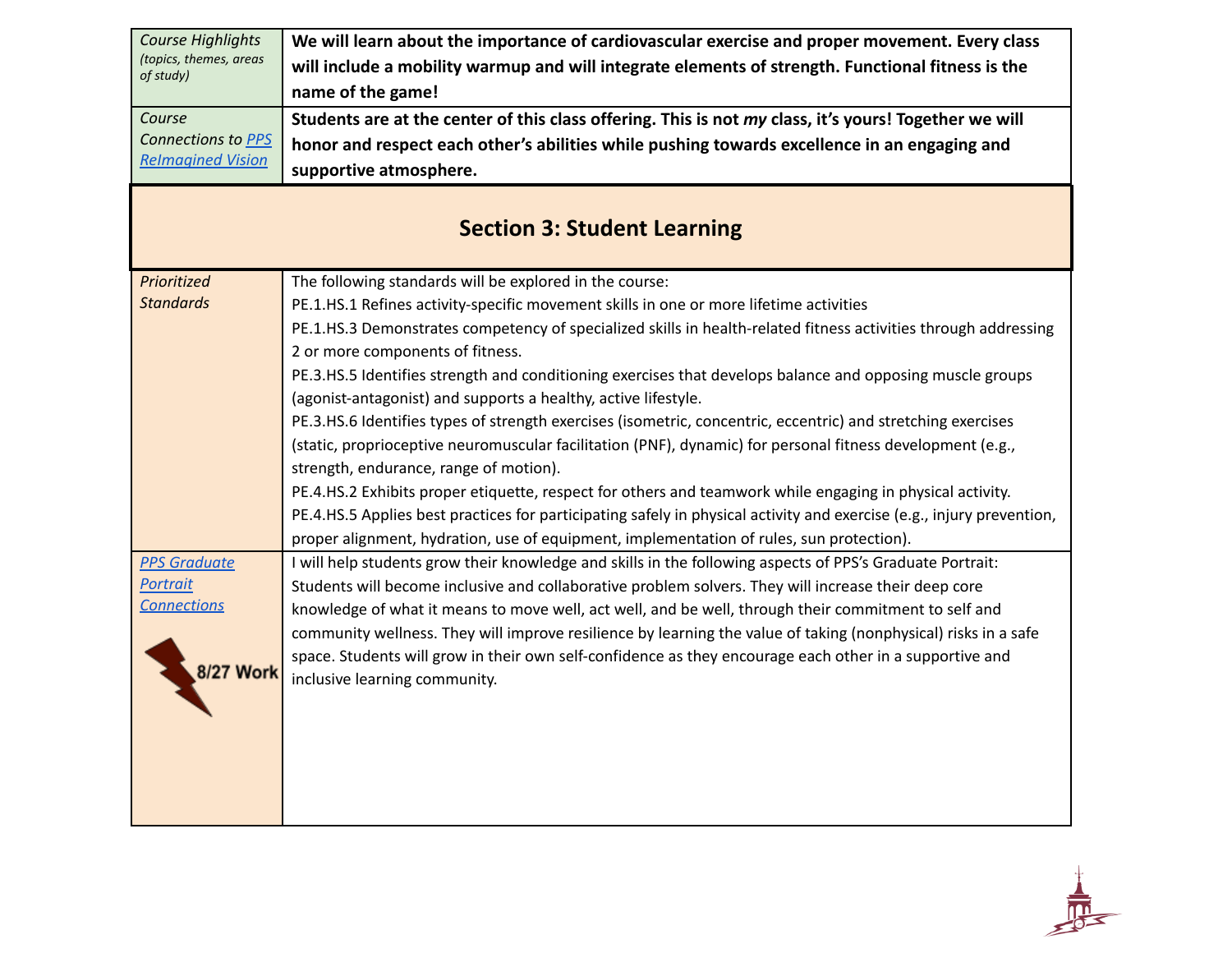| Differentiation/<br>accessibility<br>strategies and<br>supports:<br>Personalized<br><b>Learning</b><br><b>Graduation</b><br>Requirements (as<br>applicable in this<br>course): | I will provide the following supports specifically for students in the following programs:<br>Special Education: Modifications and accommodations will be made based on student need.<br>504 Plans: Modifications and accommodations will be made based on each student's individualized plan.<br>English Language Learners: Physical demonstrations will be provided with every explanation.<br>Talented & Gifted:<br>Career Related Learning Experience (CRLE) #1<br>Career Related Learning Experience (CRLE) #2<br>-The experience(s) will be:<br>Complete a resume<br>Complete the My Plan Essay |
|--------------------------------------------------------------------------------------------------------------------------------------------------------------------------------|-------------------------------------------------------------------------------------------------------------------------------------------------------------------------------------------------------------------------------------------------------------------------------------------------------------------------------------------------------------------------------------------------------------------------------------------------------------------------------------------------------------------------------------------------------------------------------------------------------|
| 8/27 Work<br><b>Tier 1 SEL Strategies</b>                                                                                                                                      | <b>Section 4: Cultivating Culturally Sustaining Communities</b>                                                                                                                                                                                                                                                                                                                                                                                                                                                                                                                                       |
| <b>Shared</b><br>Agreements                                                                                                                                                    | I will facilitate the creation of our Shared Agreements that respects and celebrates each student's race, ability,<br>language, and gender in the following way(s):<br>During the first days of school, we will collectively come up with our list of Shared Agreements to be signed by<br>each student, as well as myself. Shared Agreements may include common classroom expectations, behavioral<br>expectations, as well as restorative ways of addressing what may follow if expectations are not met.                                                                                           |
|                                                                                                                                                                                | I will display our Agreements in the following locations:                                                                                                                                                                                                                                                                                                                                                                                                                                                                                                                                             |
|                                                                                                                                                                                | Shared Agreements will be posted in our gathering place at the beginning of class. Agreements may also be<br>posted online or sent home so parents/guardians are aware of our collective expectations.                                                                                                                                                                                                                                                                                                                                                                                                |
|                                                                                                                                                                                | My plan for ongoing feedback through year on their effectiveness is:                                                                                                                                                                                                                                                                                                                                                                                                                                                                                                                                  |
|                                                                                                                                                                                |                                                                                                                                                                                                                                                                                                                                                                                                                                                                                                                                                                                                       |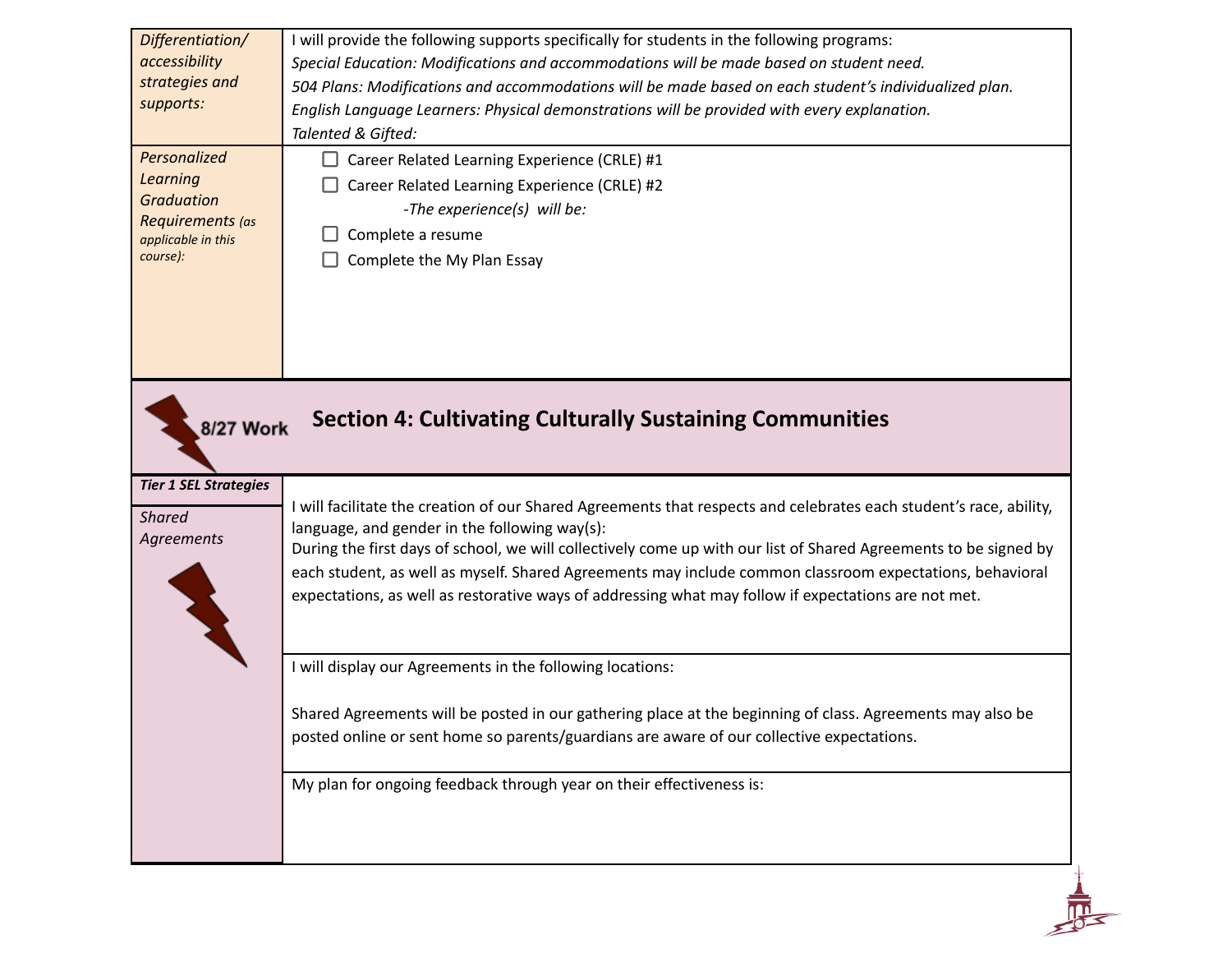|                                            | Shared Agreements will be revisited frequently, and as often as necessary when deemed by instructor and/or<br>students. If there is a bigger issue regarding the Agreements I need to be made aware of, please contact me<br>directly.                                                                                                                                                                                                                                                                                                                                                                                                                                                                                                                                                                        |
|--------------------------------------------|---------------------------------------------------------------------------------------------------------------------------------------------------------------------------------------------------------------------------------------------------------------------------------------------------------------------------------------------------------------------------------------------------------------------------------------------------------------------------------------------------------------------------------------------------------------------------------------------------------------------------------------------------------------------------------------------------------------------------------------------------------------------------------------------------------------|
| Student's<br>Perspective &<br><b>Needs</b> | I will cultivate culturally sustaining relationships with students by:<br>Offering opportunities for suggestions and feedback, either by conversation, email, or<br>suggestion/comment box if desired by students.<br>This is primarily a movement class, and we're all movers! I will provide opportunities for students to come<br>up with their own exercises and movement patterns to share with the class during our student-led<br>portions of the course.                                                                                                                                                                                                                                                                                                                                              |
|                                            | Families can communicate what they know of their student's needs with me in the following ways:<br>Please reach out to me by email any time of day: rholte@pps.net<br>Students may also come see me during Tutorial.<br>Students: Please note that the Health/PE Department will be in Professional Learning Community (PLC)<br>meetings During A-Day Tutorials, and therefore please plan to seek me out on B-Day Tutorials.                                                                                                                                                                                                                                                                                                                                                                                 |
| Empowering<br><b>Students</b>              | I will celebrate student successes in the following ways:<br>We will celebrate student success on a daily basis: Personal records, activity completion, team success. I<br>will also provide opportunities that will include student-led workouts so you may showcase their<br>knowledge and experiential gains.<br>That being said, fitness is very often a personal journey. I want you to feel and see physical results, while<br>having fun with a community of individuals who share a common goal. One of my biggest goals is to<br>help you be in better overall shape, physically and mentally, at the end of the course versus the<br>beginning. A lifelong love of fitness is an added bonus to putting in the work, measuring the results,<br>and doing it alongside a group of supportive people. |
|                                            | I will solicit student feedback on my pedagogy, policies and practices by:<br>I invite students to share with me what they think is going well and where I might find opportunities for<br>growth. Students may choose to have a conversation with me, write an email, make a comment in the<br>suggestion box (real or virtual) or come visit me on B-Day Tutorials. In the case of CDL, an anonymous Google<br>form will be developed to solicit feedback and suggestions.                                                                                                                                                                                                                                                                                                                                  |

 $\frac{1}{\sqrt{2}}$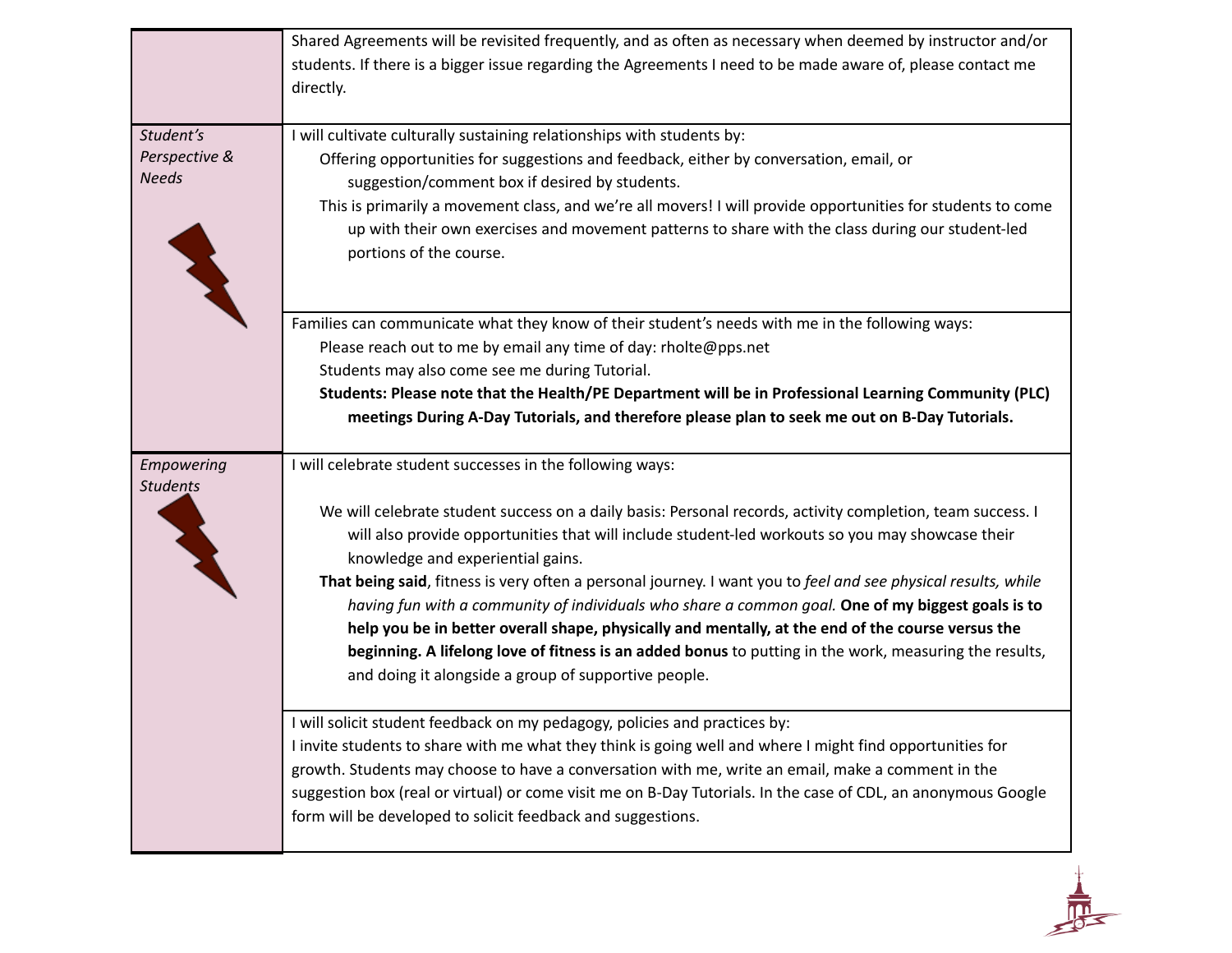|                                     | When class agreements aren't maintained (i.e. behavior) by a student I will approach it in the following ways:<br>When a student's behavior does not line up with our Shared Agreements or my own personal class rules, we<br>will as a class have a map (detailed in Shared Agreements) of restorative ways in which that student can heal<br>wounds that may have been caused by the behavior, whether the behavior affected other students, property<br>of the school or that of others, the instructor, or any combination thereof. |
|-------------------------------------|-----------------------------------------------------------------------------------------------------------------------------------------------------------------------------------------------------------------------------------------------------------------------------------------------------------------------------------------------------------------------------------------------------------------------------------------------------------------------------------------------------------------------------------------|
|                                     | My instinct is to interpret a student's behavior as charitably as possible. I will not assume a student is acting<br>out because they *want* to. We have all been out of full time school for quite a while, and appropriate<br>behavior is a skill just like any other. It's possible these skills have dulled since we were last in class. We will<br>gracefully make room for each other and ourselves in this regard.                                                                                                               |
| Showcasing<br><b>Student Assets</b> | I will provide opportunities for students to choose to share and showcase their work by:<br>Students will frequently be given opportunities to share personal and/or team success through performance<br>and projects, including student-lead workouts where you will have an opportunity to teach the rest of the<br>class!                                                                                                                                                                                                            |
|                                     |                                                                                                                                                                                                                                                                                                                                                                                                                                                                                                                                         |

### **Section 5: Classroom Specific Procedures**

| Safety issues and<br>requirements (if<br>applicable): | Since we are a movement-based class, safety is of the utmost importance. Though equipment may be limited,<br>our spaces will often be tight. Given the added Covid-based restrictions, maintaining personal space is<br>paramount. Wear your mask at all times.                                                                                                                                                                                                                                                                                                                        |
|-------------------------------------------------------|----------------------------------------------------------------------------------------------------------------------------------------------------------------------------------------------------------------------------------------------------------------------------------------------------------------------------------------------------------------------------------------------------------------------------------------------------------------------------------------------------------------------------------------------------------------------------------------|
| <b>Coming &amp; Going</b><br>from class               | I understand the importance of students taking care of their needs. Please use the following guidelines when<br>coming and going from class:<br>You will have 7 minutes after the second bell rings to change out of street clothes and into clothes that are<br>easy to move around in. Do your best to take a bio break during this time. We will normally meet in the Main<br>Gym at that time after those 7 minutes, unless otherwise noted. Nothing but water in class, please. Safety first!<br>Please give space while in the locker room, and wear your mask 100% of the time. |
| <b>Submitting Work</b>                                | I will collect work from students in the following way: Students may be asked to turn in work virtually (Canvas<br>or Synergy) or may be asked to submit hard copies to me.<br>If a student misses a deadline, I will partner with the student in the following ways so they have the ability to                                                                                                                                                                                                                                                                                       |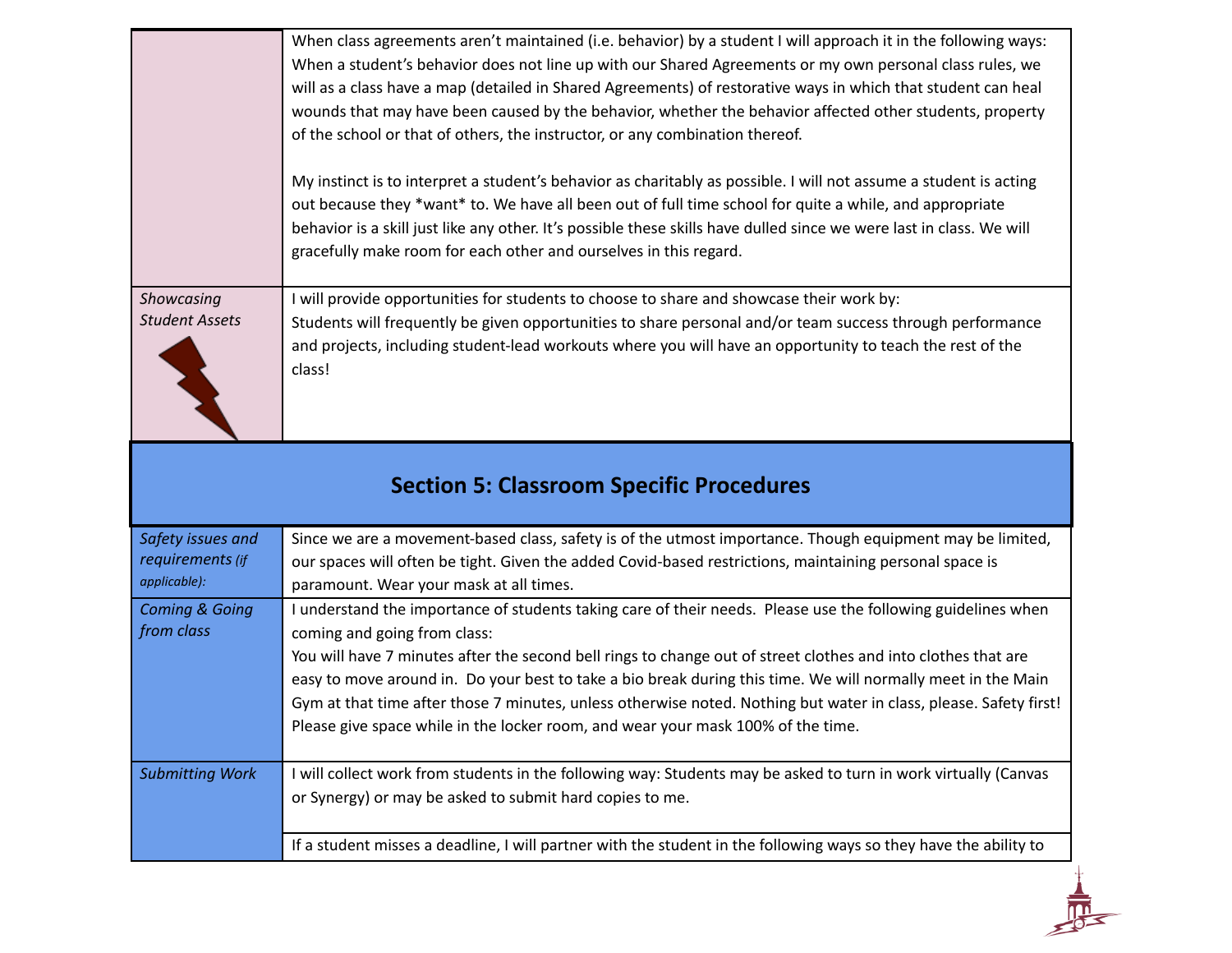|                                           | demonstrate their abilities:                                                                                                                                       |
|-------------------------------------------|--------------------------------------------------------------------------------------------------------------------------------------------------------------------|
|                                           | If you know you're going to miss a deadline, please do your best to let me know ahead of time! I will seek you                                                     |
|                                           | out if I am missing work from you, but know you're welcome and encouraged to seek me out as well. We will                                                          |
|                                           | figure out a make-up plan for missed work.                                                                                                                         |
| <b>Returning Your</b>                     | My plan to return student work is the following:                                                                                                                   |
| <b>Work</b>                               | Timeline: One week maximum                                                                                                                                         |
|                                           | What to look for on your returned work: Keep an eye out for any corrections made, or if I've talked to you about                                                   |
|                                           | how you may revise.                                                                                                                                                |
|                                           | Revision Opportunities: Up to one week after initial return of work.                                                                                               |
| <b>Formatting Work</b><br>(if applicable) | Directions on how to format submitted work (ex. formal papers, lab reports, etc) can be found here: TBD                                                            |
| <b>Attendance</b>                         | If a student is absent, I can help them get caught up by:                                                                                                          |
|                                           | If you miss a class, please dress down and come find me during B-Day Tutorial in the Weight Room (G-023) or                                                        |
|                                           | the Wrestling Room (G-010). *If you miss a day and would like to lead your family in a 15min workout                                                               |
|                                           | instead of spending Tutorial with me, awesome. Just have a parent or guardian email me saying when and                                                             |
|                                           | what you did. I highly encourage this option.*                                                                                                                     |
|                                           | <b>Section 6: Course Resources &amp; Materials</b>                                                                                                                 |
|                                           |                                                                                                                                                                    |
| <b>Materials Provided</b>                 | I will provide the following materials to students:                                                                                                                |
| <b>Materials Needed</b>                   | Please have the following materials for this course:                                                                                                               |
|                                           | Please wear comfortable clothes you can move around in. Please refrain from wearing jeans. Tennis shoes or                                                         |
|                                           | walking shoes are recommended; please no heels or open-toed shoes. You may want to bring layers in case we                                                         |
|                                           | go outside. Optional: yoga mat!                                                                                                                                    |
|                                           | Franklin can help with any materials you may need as well. Please reach out to me privately and I will help you                                                    |
|                                           | get what you need.                                                                                                                                                 |
| <b>Course Resources</b>                   | Here is a link to resources that are helpful to students during this course:                                                                                       |
|                                           | Elements of this class will reflect the 10 recognized fitness domains: Cardiovascular and Respiratory endurance,                                                   |
|                                           | Stamina, Strength, Flexibility, Power, Speed, Coordination, Agility, Balance, and Accuracy.                                                                        |
| Empowering                                | The following are resources available for families to assist and support students through the course:                                                              |
| <b>Families</b>                           | As stated, leading your family in a 15 minute workout is a great way to make up a missed day without having to                                                     |
|                                           | send your Tutorial doing burpees (or whatever) with me. Lead them through something you learned in class,                                                          |
|                                           | email me for some ideas, or check out the resources below:<br>https://www.activekids.com/parenting-and-family/articles/quick-backyard-workout-for-the-whole-family |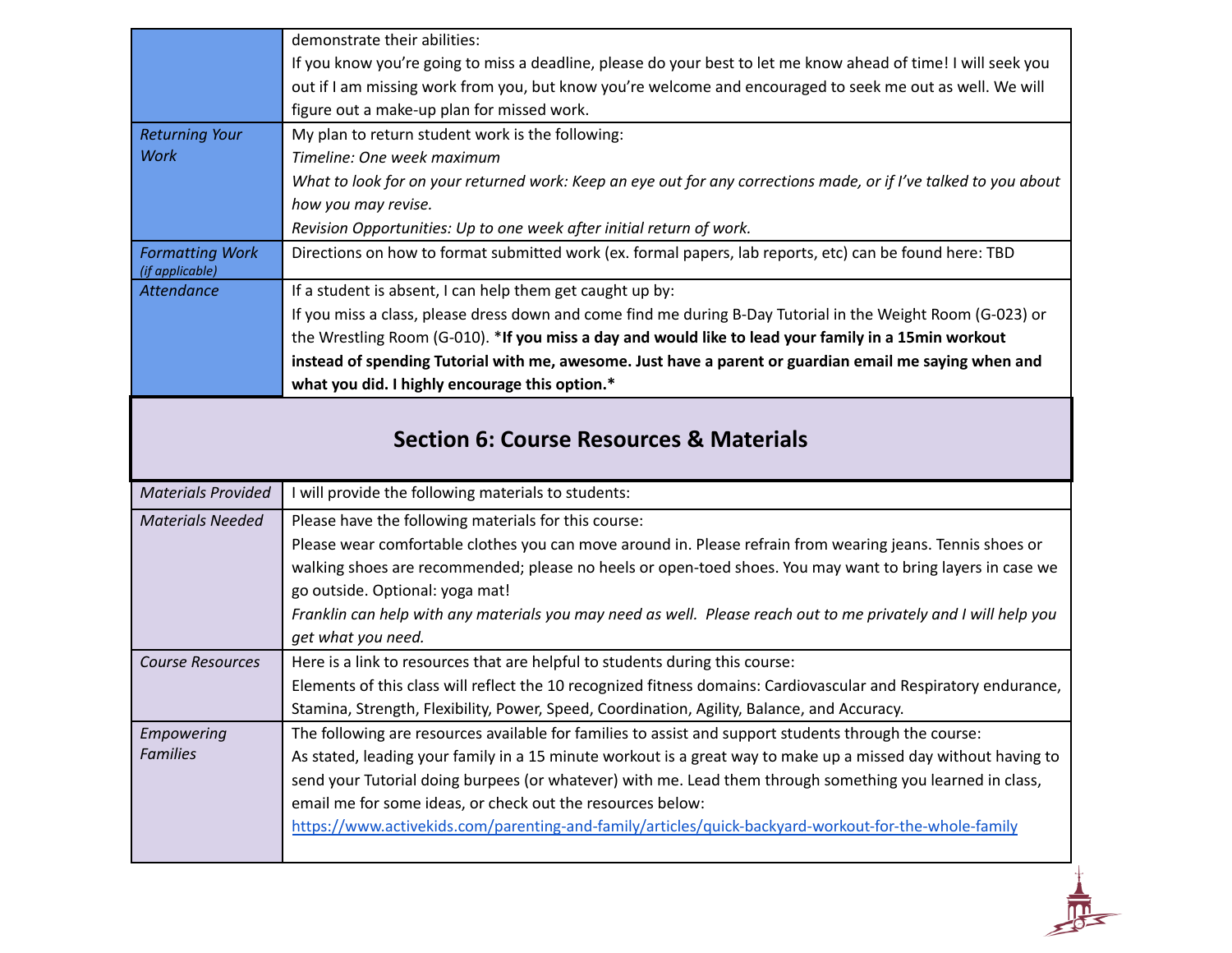|                         | https://www.parents.com/fun/sports/exercise/10-ways-to-exercise-as-a-family/                                     |
|-------------------------|------------------------------------------------------------------------------------------------------------------|
|                         |                                                                                                                  |
|                         | Bonus: Help me add to this list!                                                                                 |
|                         |                                                                                                                  |
|                         | <b>Section 7: Assessment of Progress and Achievement</b>                                                         |
|                         |                                                                                                                  |
| Formative               | As students move through the learning journey during specific units/topics, I will assess & communicate their    |
| <b>Assessments</b>      | progress in the following ways:                                                                                  |
|                         | Students will start out each day with 5 points. Failure to dress down will result in a deduction of 3 points, as |
|                         | will unexcused or uninformed lateness. 5/5 points daily is our goal!                                             |
| <b>Summative</b>        | As we complete specific units/topics I will provide the following types of opportunities for students to provide |
| <b>Assessments</b>      | evidence of their <i>learned</i> abilities: Group-lead warmups, group-lead workouts, role-playing. These group   |
|                         | projects will be worth more than your daily grade!                                                               |
| Student Role in         | Students and I will partner to determine how they can demonstrate their abilities in the following ways:         |
| Assessment              | Written assessments will rarely be used here. I want to see what you have learned and how you can use it to      |
|                         | help others. Many times I will let you choose (or you may choose within your group) which exercises you would    |
|                         | like to demonstrate.                                                                                             |
|                         |                                                                                                                  |
|                         |                                                                                                                  |
|                         | <b>Section 8: Grades</b>                                                                                         |
|                         | <b>Progress Report Cards &amp; Final Report Cards</b>                                                            |
|                         |                                                                                                                  |
| <b>Accessing Grades</b> | Students & Families can go to the following location for up-to-date information about their grades throughout    |
|                         | the semester: Canvas/Synergy                                                                                     |
|                         |                                                                                                                  |
|                         | I will update student grades at the following frequency: Weekly                                                  |
|                         |                                                                                                                  |
| <b>Progress Reports</b> | I will communicate the following marks on a progress report:                                                     |
|                         | Mark: $V +$                                                                                                      |
|                         | Meaning of the mark: Exceeds expectations                                                                        |
|                         | Mark: $\boldsymbol{\checkmark}$                                                                                  |
|                         | Meaning of the mark: Meets expectations                                                                          |
|                         | Mark: $V -$                                                                                                      |
|                         | Meaning of the mark: Close to meeting/not yet meeting                                                            |